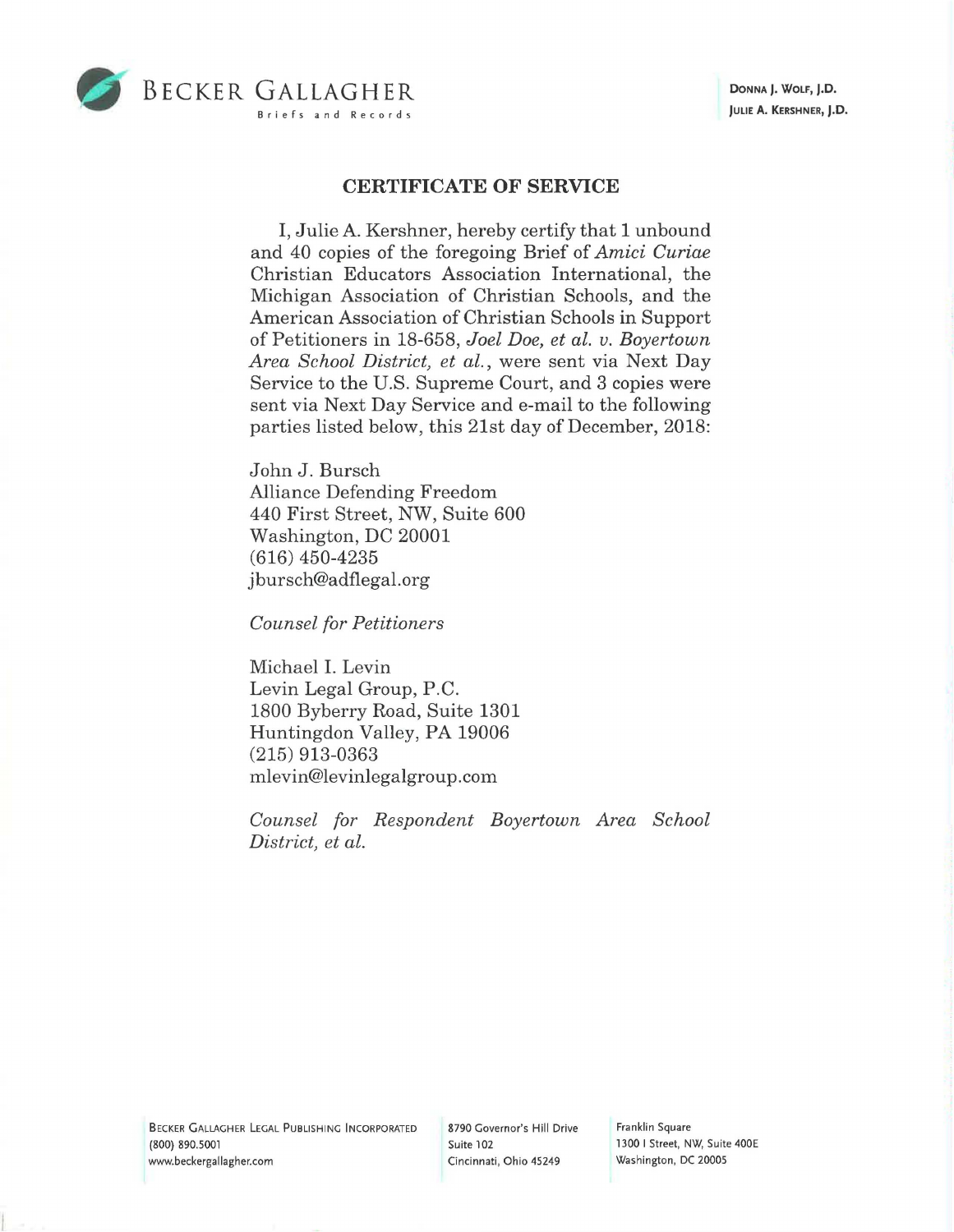Ria Tabacco Mar American Civil Liberties Union 125 Broad Street, 18th Floor New York, NY 10004-2400 (212) 549-2500 rmar@aclu.org

*Counsel for Respondent Pennsylvania Youth Congress Foundation* 

Erin Elizabeth Mersino *Counsel of Record*  GREAT LAKES JUSTICE CENTER William Wagner Katherine L. Henry John S. Kane 5600 W. Mount Hope Hwy Lansing, MI 48917 (517) 322-3207 Contact@GreatLakesJC.org

*Counsel for Amici Curiae* 

 $\hat{r}_i$